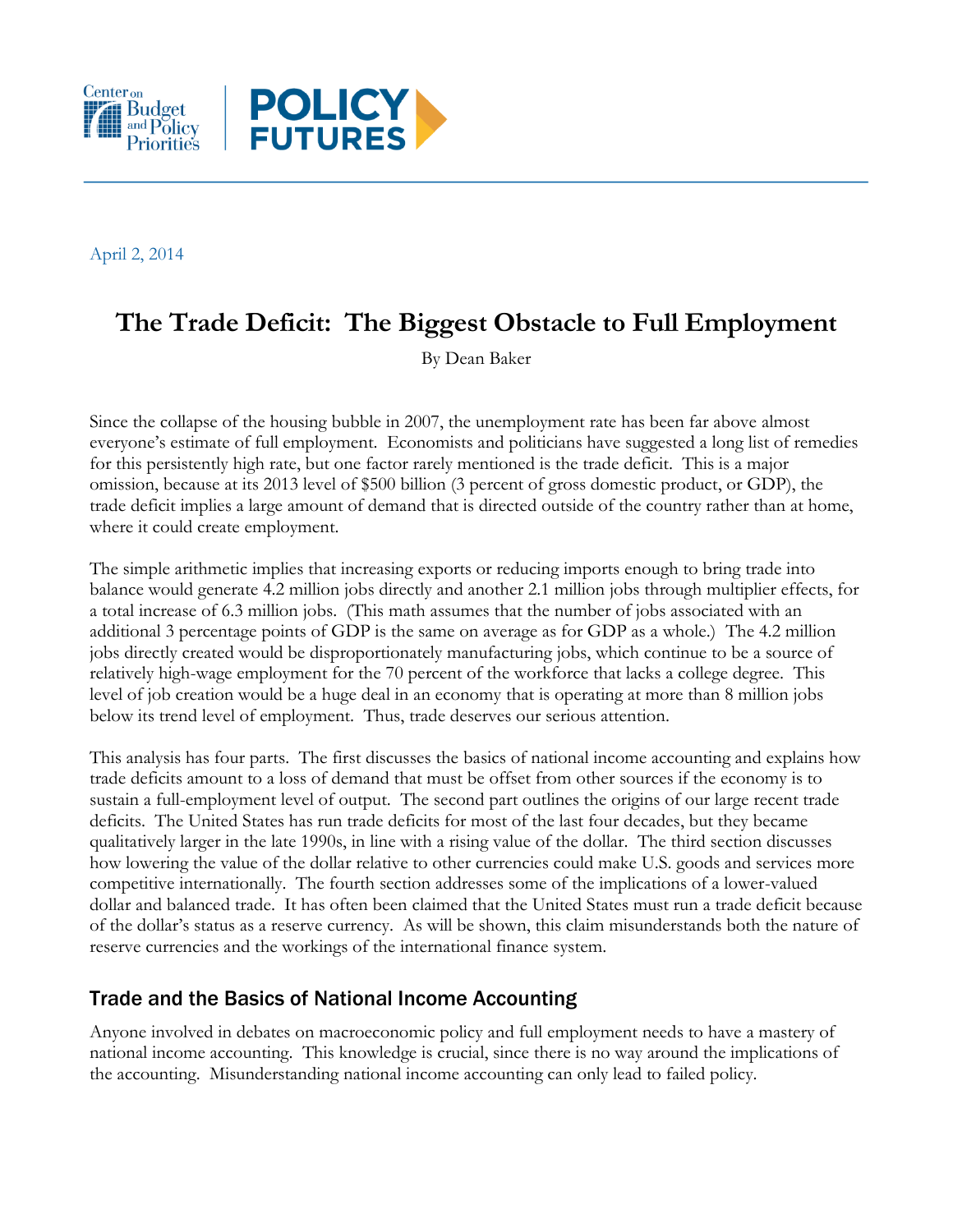Though the formulas themselves are relegated here to an appendix, the primary implication of these accounting identities is simple and, though it may sound underwhelming, of major significance: net exports must equal private plus public savings. This rule means that continuing to run trade deficits as we have in recent decades will require either large budget deficits or asset bubbles to offset the growth, jobs, and incomes sacrificed because of unbalanced trade.

Simply put, the trade surplus (or deficit) is equal to our total national savings (or dis-savings). This equation is not a preference or a policy — it is an "accounting identity" (like "assets equal equity minus debt"), which means it is true by definition.

In 2013, with a trade deficit of about \$500 billion, the equation looked like this:

# -\$500 billion = private savings + public savings

This means that the deficit in private savings, plus the government budget deficit, summed to \$500 billion. Let's imagine for a moment that private savings is on net zero, meaning that all of the private sector's saving is devoted to private sector investment. In this case the government budget deficit alone must be \$500 billion to balance out the trade deficit.

In concrete terms, this scenario means that, because money being generated from producing GDP in the United States is creating demand overseas rather than here, we will end up with a budget deficit. How does this play out? Lower demand for U.S. goods and services will lead to fewer people working and paying taxes. As tax collections fall, government spending on unemployment benefits and other transfer payments will rise as laid-off workers and their families qualify for more benefits. Put another way, the demand created by the budget deficit offsets the demand lost due to the trade deficit.

We assumed in this scenario that private savings was exactly equal to investment, but that doesn't have to be the case. As a practical matter, the two are generally close. The usual logic is that the household sector is a modest net saver while the corporate sector is a modest net borrower, and the two even out. But in the late 1990s, for example, savings on the household side fell sharply in response to the stock bubble. There is a well-known stock wealth effect, usually estimated in the range of 3 to 4 cents on the dollar, $<sup>1</sup>$ </sup> which means that for every additional dollar of stock wealth annual consumption increases by 3 to 4 cents. At its peak in 2000, the value of the stock market relative to the economy was more than twice its usual level, creating more than \$10 trillion in ephemeral wealth<sup>2</sup> and, at 3 to 4 cents on the dollar, \$300 billion to \$400 billion in additional annual consumption (i.e. lower savings), an amount equal to 3 to 4 percentage points of GDP at the time.

A bubble, then, is one way to balance a trade deficit. When a bubble like the stock bubble of the late 1990s drives a sharp rise in consumption (implying a drop in savings), the increase in demand offsets the demand lost due to the trade deficit. The housing bubble had an even stronger effect. The housing wealth effect is usually estimated to be somewhat larger than the stock wealth effect — 5 to 7 cents on the dollar

<sup>1</sup> James M. Poterba, "Stock Market Wealth and Consumption," *Journal of Economic Perspectives* 14(2): 99-118, 2000.

 $^2$  At the peak of the stock bubble in March 2000, the value of the market was over \$17 trillion, more than 1.7 times GDP. (Board of Governors of the Federal Reserve Board, *Financial Accounts of the United States,* Table L.213, Line 23, [http://www.federalreserve.gov/releases/z1/Current/annuals/a1995-2004.pdf,](http://www.federalreserve.gov/releases/z1/Current/annuals/a1995-2004.pdf) accessed December 23, 2013.) By contrast, in the prior 40 years the value of the stock market averaged less than 0.8 percent of GDP.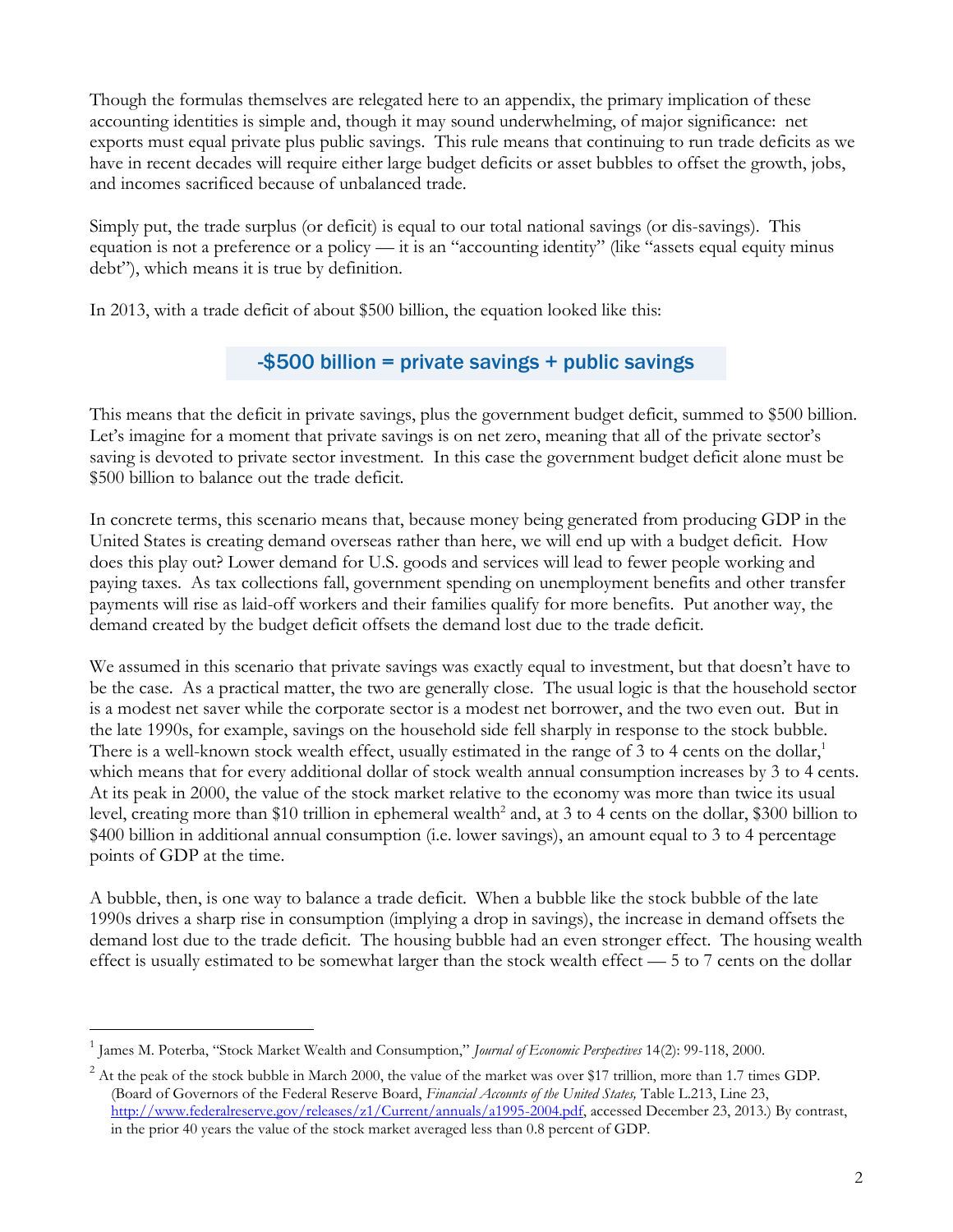versus  $3$  to  $4$  cents<sup>3</sup> — the main reason being that housing wealth is more evenly spread across the population than stock wealth. At the peak of the housing bubble, the value of residential real estate in the United States was more than \$23 trillion,<sup>4</sup> \$8 trillion above its trend value. A wealth effect of 5-7 cents on the dollar would imply a rise in annual consumption (i.e., a decline in saving) of \$400 billion to \$560 billion, or 3 to 4 percentage points of GDP.

In addition to reducing household savings, the stock and housing bubbles also boosted the investment side of the equation, though the size of the investment boom created by the stock bubble is often overstated. In 2000, investment peaked at 14.5 percent of GDP, 1.8 percentage points higher than at the previous business-cycle peak, in 1989. However, this increase was inflated roughly 0.3 percentage points by a surge in car leasing. (A leased car counts as investment, while a purchased car counts as consumption.)<sup>5</sup> The Y2K scare, in which companies invested in new software to ensure that their computer systems would not be paralyzed by the changing of the millennium, inflated investment spending as well.

Even with these factors, nonresidential investment as a share of GDP was still 0.2 percentage points lower than its peak in 1981, and much of this investment was wasted on nonsense projects that received funding only because, in a climate of irrational exuberance, investors were willing to throw billions at any company that planned a business on the Internet.

Of course, the most important part of the story is that the bubble was unsustainable. When the stock bubble burst, both the consumption and investment it was driving disappeared, and the demand from the private sector could no longer be counted on to offset the demand lost due to the trade deficit. The large budget deficits of the George W. Bush administration helped to fill this gap in demand; the deficit reached 3.4 percent of GDP in 2003 and 3.5 percent in 2004 (about \$600 billion in the 2014 economy).<sup>6</sup>

During the housing bubble, the private sector deficit again expanded, thanks to the wealth effect of rising home prices and a boom in residential construction. The latter peaked at more than 6.5 percent of GDP in 2005, more than 2.1 percentage points above the average of the two decades before the housing bubble (1980-99).<sup>7</sup> This building boom presaged the inevitable deflation of the housing bubble, as record high vacancy rates made it impossible to sustain the bubble's peak prices — even with the easy access to credit made possible by ever-deteriorating loan quality. When the housing bubble burst, another massive gap in demand had to be filled by the government, increasing the budget deficit.

Both the stock and housing bubbles depressed household savings and led to consumption booms, but the booms lasted only as long as the bubbles. Since bubbles are by definition unsustainable, consumption was destined to fall back to more normal levels. On the investment side, it might be desirable to see a boom in genuinely productive private sector investment, but we have not seen one at any point in the last three decades — even during bubbles — and it is not plausible that we will anytime in the near future.

<sup>&</sup>lt;sup>3</sup> Karl Case, John M. Quigley, and Robert Shiller, "Comparing Wealth Effects: The Stock Market Versus the Housing Market," National Bureau of Economic Research, Working Paper 8606, 2002.

<sup>4</sup> Board of Governors of the Federal Reserve Board, *Financial Accounts of the United States,* Table B.100, Line 4.

<sup>5</sup> Data on annual spending on car leasing can be found in Bureau of Economic Analysis, *National Income and Product Accounts,* Table 2.4.5U, Line 190.

<sup>6</sup> Congressional Budget Office, *Budget and Economic Outlook, 2013-2023,* Historical Budget Data, Table 1, [http://www.cbo.gov/sites/default/files/cbofiles/attachments/43904-Historical Budget Data-2.xls.](http://www.cbo.gov/sites/default/files/cbofiles/attachments/43904-Historical%20Budget%20Data-2.xls) 

<sup>7</sup> These calculations are taken from *National Income and Product Accounts,* Table 1.1.5, line 13 divided by line 1.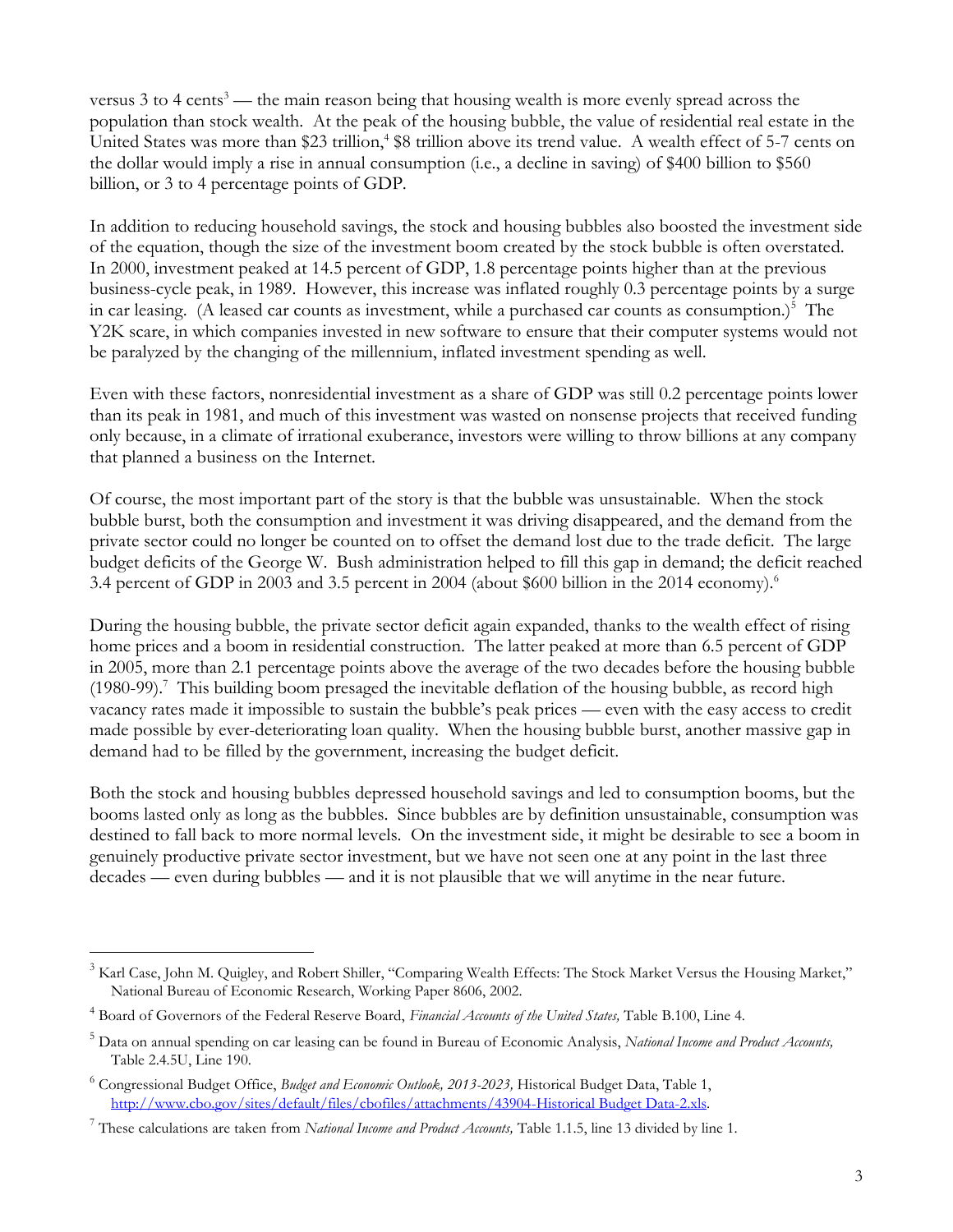This leaves us with one plausible way to offset the drain on demand from a large trade deficit, and that is with a large budget deficit. This conclusion is not theoretical — it follows from the accounting identity. And so if we want to get to full employment while maintaining a large trade deficit, then we have to be prepared to support large budget deficits. Alternatively, we can try to get the trade deficit closer to balance.

# The Origins of the Current Trade Deficit

The value of the dollar relative to foreign currencies is a major factor influencing the trade deficit, and in this regard it is important to recognize that the value of the dollar is in part a policy variable. This doesn't mean that we can simply set any value of the dollar we want, just as the Federal Reserve cannot simply set any interest rate it wants, but it does mean that policy can influence the value of the dollar, and policy tools can be used when the need arises.

The trade deficit gets remarkably little attention even among those who are aware of its size, and its origins are little understood. Discussions seem to assume that the United States has a long history of running large trade deficits, but this is not the case. The trade deficits of the four decades up until the late 1990s, though persistent, were generally small, usually close to 1.0 percent of GDP. In the three decades immediately following World War II the United States almost always had surpluses; it ran deficits in just three years between 1946 and 1975. (See Figure 1.)

The factor that first shifted the country's trade to deficits on a consistent basis was the jump in oil prices in the 1970s, when the Organization of the Petroleum Exporting Countries (OPEC) launched its first big round of price increases. Our tab for oil imports rose from less than 0.3 percent of GDP in 1970 to 1.7 percent of in 1974.<sup>8</sup> However, exports grew rapidly in the middle of the decade and restored the country to surplus. In 1979 Iran, at the time the world's second-biggest oil exporter, cut off oil exports in the wake of its revolution, producing a second round of oil price increases that pushed U.S. trade back into deficit. But even with this second jump in oil prices, the trade deficit still held at less than 1.0 percent of GDP. The trade deficit began to expand again in 1983, partly due to rapid growth coming out of the recession. The trade deficit will generally grow when the U.S. economy expands rapidly, since we buy more of all goods and services, including imports, when the economy grows. In the same vein, the trade deficit will generally fall when our trading partners are growing more rapidly than us. The logic is that they buy more of all goods and services, including exports from the United States, when their economies grow.

However, something else occurred besides strong growth to help increase the trade deficit in the mid-1980s. The dollar rose rapidly in these years against the currencies of our major trading partners, making U.S. goods and services more expensive to people in other countries and prompting them to reduce their purchases. At the same time, the high dollar made foreign goods and services cheaper for people living in the United States, and so we bought more imports. The result was a rapid rise in the trade deficit to a peak of just under 3.0 percent of GDP in 1987. (There is generally a lag of roughly two years between a change in the value of the dollar and the full effect of its impact on trade patterns. When the dollar falls, for example, the immediate impact is to increase what we pay for imports in dollar terms. Over time we respond to these higher prices, trade patterns shift, and the deficit declines.)

After 1987 the deficit began to fall again. The explanation is not a mystery: the Reagan Administration negotiated an agreement known as the Plaza Accord, under which our major trading partners would gradually raise the value of their currencies against the dollar. The deal was a remarkable success. The

<sup>8</sup> *National Income and Product Accounts,* Table 4.2.5, line 30.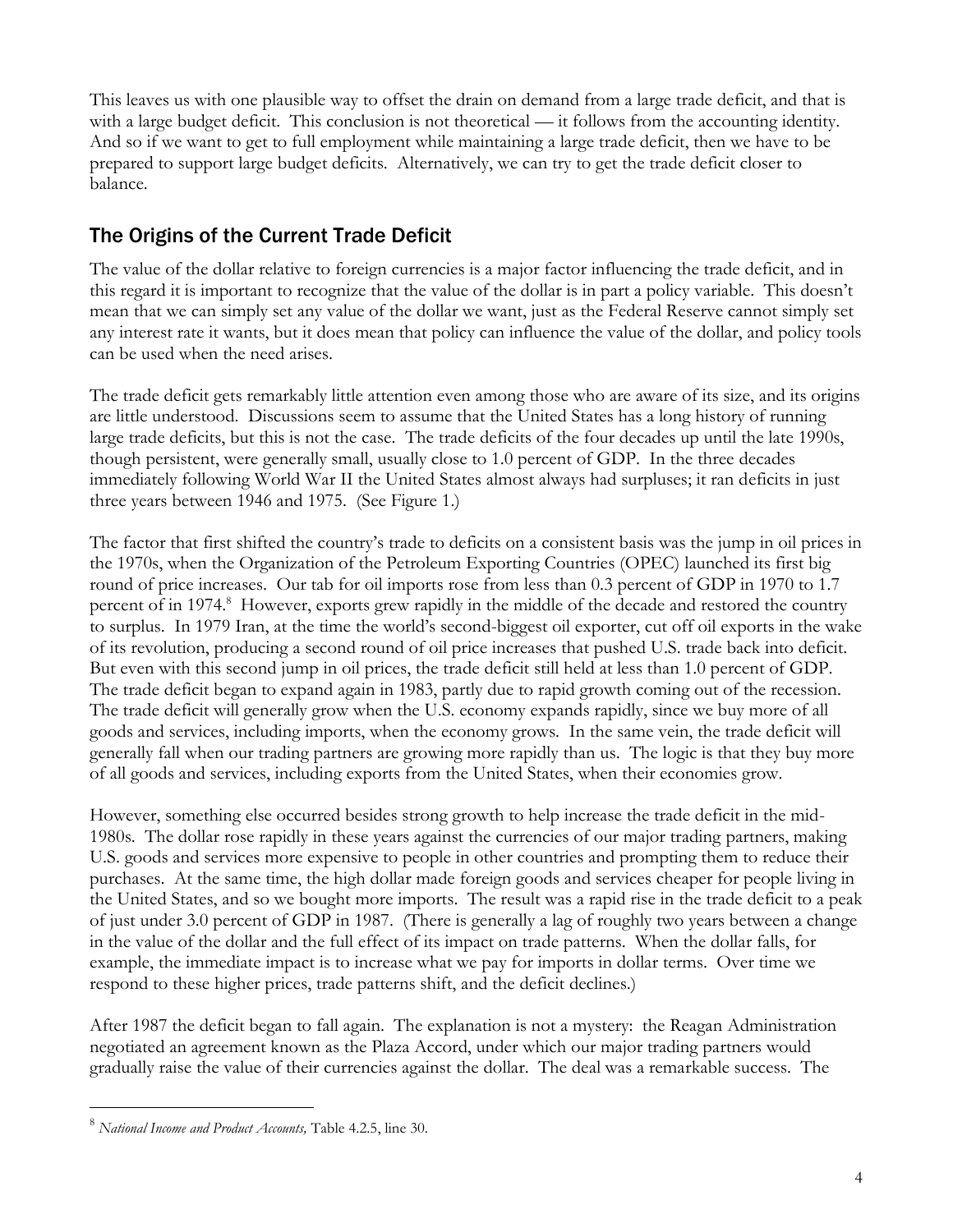value of the dollar fell in an orderly fashion in 1987 and 1988, and the trade deficit fell back to 1.5 percent of GDP by 1989.

This drop in the dollar had only a modest effect on inflation. A lower-valued dollar does mean that we pay more for imports, but core inflation edged up only slightly during this period, from 4.0 percent in 1986 to 4.5 percent in 1989, at least partly because higher import prices caused us to switch to domestically produced goods and services, which was of course the point.

The economy went into a recession in 1990, and weakness caused the trade deficit to fall to less than 1.0 percent of GDP in the years 1992-93. However, even when the economy had recovered in the middle of the decade, the deficit remained modest; in 1997 it was less than 1.2 percent of GDP, essentially flat after four consecutive years of healthy growth.

But in 1997 the trade deficit began to rise rapidly. The explanation is again simple: the dollar soared relative to the currencies of our trading partners in the wake of the East Asian financial crisis. As a result of the conditions of the bailout, the countries of the region were forced to run large trade surpluses in order to repay their debts. But the impact of the bailout went far beyond East Asia. To avoid falling into the same situation as the East Asian countries and being forced to seek a bailout from the International Monetary Fund (IMF), countries throughout the developing world began to accumulate large amounts of reserves (mostly dollars) by reducing the value of their currencies and running trade surpluses.<sup>9</sup>

On a trade-weighted basis, the real value of the dollar rose by 23.7 percent from the summer of 1997 to its peak in the winter of 2002.<sup>10</sup> As was the case with the earlier run-up in the dollar in the mid-1980s, U.S. goods and services became less competitive in the world economy.

The dollar began to fall after 2002, but the drop was interrupted by the world financial crisis in 2008, which prompted a flight to the dollar as a secure asset. As the crisis largely faded, the dollar returned to its pre-crisis level and is now somewhat below its value in 1997, before the East Asian financial crisis. While the decline in the dollar had the predicted effect on reducing the trade deficit (see Figure 2), the deficit has not fallen all the way back to its mid-1990s level, for two reasons.

First, oil prices jumped between 1997 and 2013. Oil was selling for around \$25 a barrel in 1997, but in 2013 the average price was close to  $$100<sup>11</sup>$  and as a result oil imports grew from less than 0.8 percent of GDP in 1997 to almost 1.9 percent in 2012. In principle a rise in the price of oil should mean that the dollar falls so that we can increase net exports of other goods and services and cover our increased spending on oil.

The second reason that the U.S. trade balance has not returned to its pre-1997 level in line with the dollar is that some industries lost during a period in which the dollar is overvalued might not return when the dollar falls back to its earlier level. This is likely to be especially true of manufacturing. When U.S. manufacturing companies relocate operations to developing countries with lower-cost labor, they are not

<sup>&</sup>lt;sup>9</sup> The jump in reserve holdings in the developing world is discussed in Dean Baker and Karl Wallentin, "Money for Nothing: The Increasing Cost of Foreign Reserve Holdings to Developing Countries," Center for Economic and Policy Research, 2001[, http://www.cepr.net/index.php/publications/reports/money-for-nothing-the-increasing-cost-of-foreign-reserve](http://www.cepr.net/index.php/publications/reports/money-for-nothing-the-increasing-cost-of-foreign-reserve-holdings-to-developing-nations/)[holdings-to-developing-nations/.](http://www.cepr.net/index.php/publications/reports/money-for-nothing-the-increasing-cost-of-foreign-reserve-holdings-to-developing-nations/)

 $10$  This calculation is based on the price-adjusted broad dollar index, Board of Governors of the Federal Reserve, [http://www.federalreserve.gov/releases/h10/summary/indexbc\\_m.htm,](http://www.federalreserve.gov/releases/h10/summary/indexbc_m.htm) accessed December 26, 2013.

 $11$  Oil prices are available from the Energy Information Agency, [http://www.eia.gov/dnav/pet/hist/LeafHandler.ashx?n=PET&s=RWTC&f=M.](http://www.eia.gov/dnav/pet/hist/LeafHandler.ashx?n=PET&s=RWTC&f=M)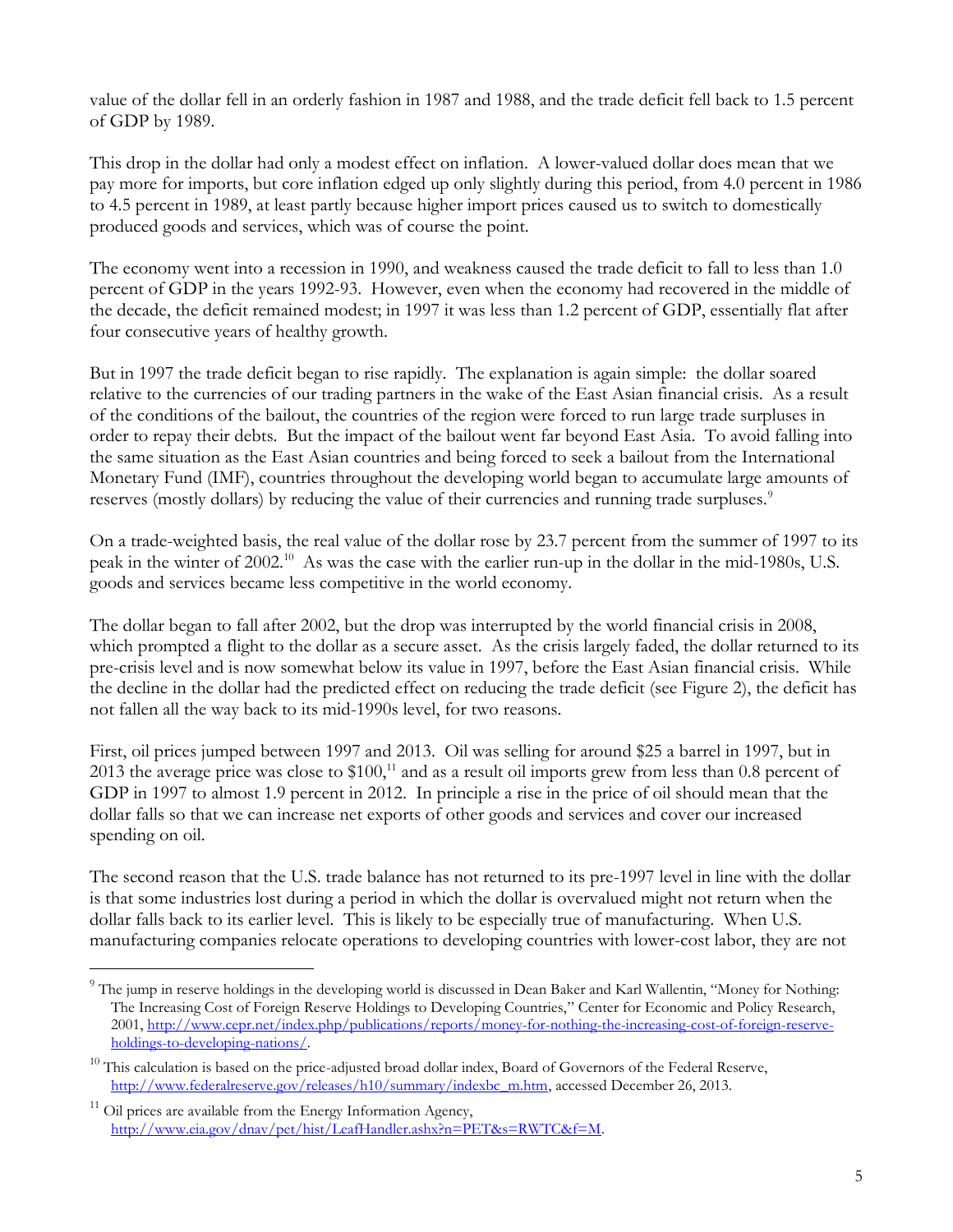likely to shut down these new facilities just because a falling dollar takes away some of the advantages of producing goods there. In many cases the dollar would have to fall well below its original value in order for manufacturers to find it profitable to return production to the United States.

Nonetheless, there is still a solid relationship between the value of the dollar and the size of the trade deficit, as shown in Figure 2. The dollar will have to fall further from its current level in order to bring the trade deficit down to a level more consistent with full employment.<sup>12</sup> Moreover, the fact that the dollar may have to drop below its original level shows the permanent cost of enduring a prolonged period in which the dollar is overvalued.

It may yet prove to be the case that the trade deficit will fall further due to continued increases in domestic energy production. This outcome would reduce the need for a decline in the dollar to effect more balanced trade. Whether this is as positive for employment as getting to balanced trade through a lower dollar would depend on the jobs created per dollar in the energy industry as compared to the jobs created per dollar in the trade sector.

# Mechanisms for Reducing the Value of the Dollar

 $\overline{a}$ 

A variety of tools have been suggested for reducing the value of the dollar against the currencies of our trading partners.<sup>13</sup> The key issue involves getting our trading partners to sell some of the dollars their central banks already hold and to curtail purchases in the future. It was the decision by these central banks to buy large amounts of the dollars after the East Asian financial crisis that first sent the dollar soaring. Reversing this policy would allow the dollar to fall to a level more consistent with balanced trade.

The tools for reducing the value of the dollar involve various sanctions against countries that have acted to keep down the value of their currencies against the dollar. The United States can look to counter their actions by enacting retaliatory tariffs, taxing the dollar holdings of foreign central banks, or directly intervening in currency markets to push the dollar in the opposite direction.

Complex legal questions attach to any of these actions, but the important point is that at the end of the day the issue will inevitably be resolved through negotiations. The U.S. government will have to discuss terms under which the dollar will fall in value, just as it did in the 1985 Plaza Accord that led to the fall in the value of the dollar in the second half of the 1980s.

Since negotiations involve give-and-take, wringing a lower-valued dollar from our trading partners may mean foregoing some other concession. When members of the Administration sit down to negotiate with China or other countries with whom we have large trade deficits, they bring to the table a long list of demands, including items like increased patent protection for the prescription drug industry, strengthened copyright enforcement for the software and entertainment industries, and increased market access for the financial services industry. So securing concessions in the form of a lower-valued dollar might be good from the standpoint of reducing the trade deficit and increasing employment, but not so good from the standpoint of protecting the balance sheets of drug companies, tech companies, or banks.

 $12$  A regression of the trade deficit measured as a share of GDP against the real broad dollar index lagged two years had a coefficient of -0.0007, meaning that a 10-point rise in the index would be associated with an increase in the deficit of approximately 0.7 percentage points of GDP after two years. This relationship is significant at the 0.01 percent level.

<sup>&</sup>lt;sup>13</sup> See Fred Bergsten and Joe Gagnon, "Jobs and the Currency Wars," Peterson Institute for International Economics, 2012, [http://www.iie.com/publications/opeds/oped.cfm?ResearchID=2207#long,](http://www.iie.com/publications/opeds/oped.cfm?ResearchID=2207#long) accessed January 2, 2014.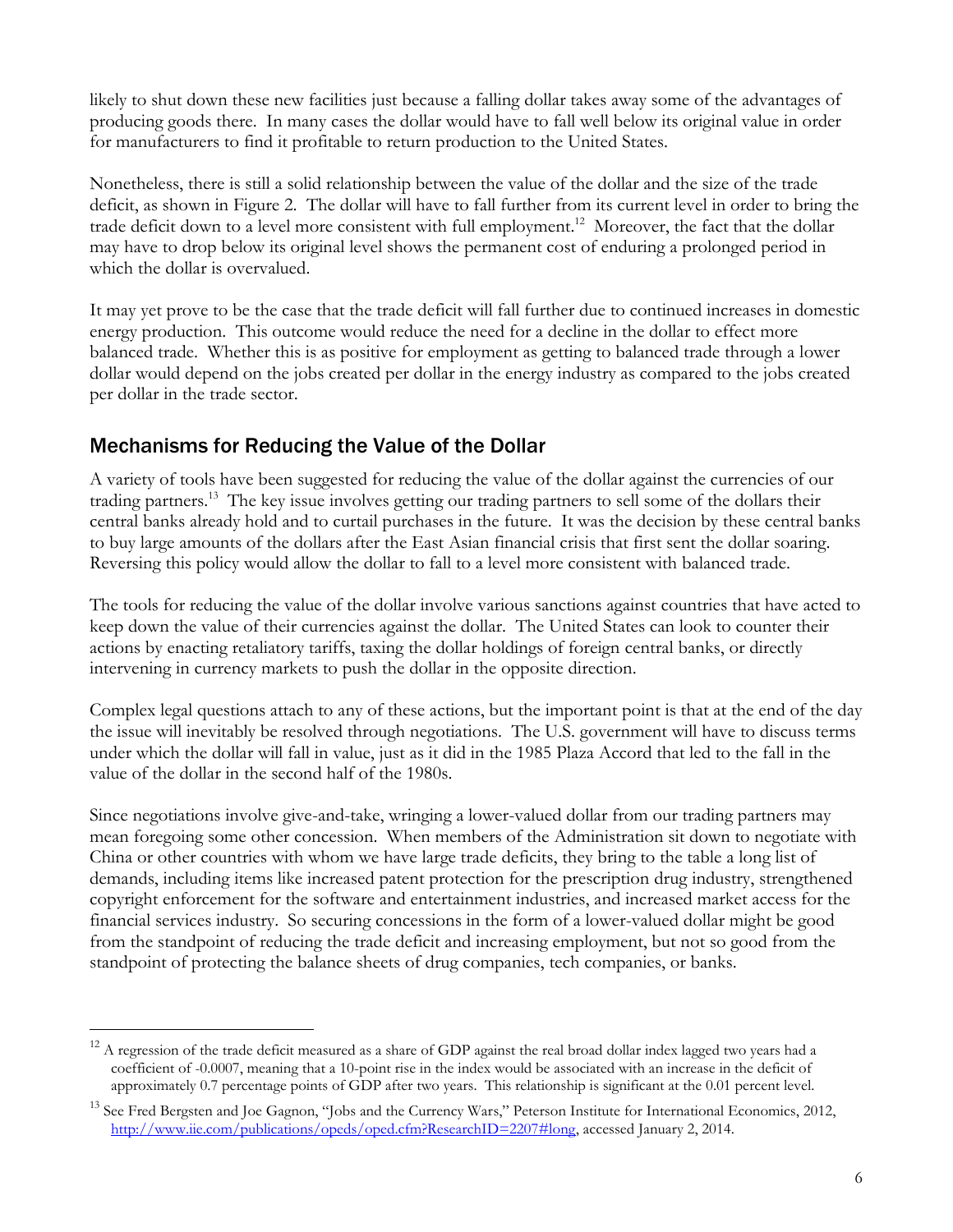Moreover, many U.S. companies benefit directly from an overvalued dollar. Major manufacturers that have set up operations overseas to take advantage of lower-cost labor will not be eager to see the price of the items they produce abroad rise by 15 to 20 percent due to a decline in the value of the dollar, and so these manufacturers can be counted on to lobby directly against a lower-valued dollar. The same will be true of major retailers like Walmart that have invested enormous resources in establishing low-cost supply chains around the world, a major source of their competitive advantage.

Thus, it is important to bear in mind the domestic political issues involved in a lower-valued dollar, since not everyone has a common interest in this particular route for promoting growth and jobs. Powerful domestic interests will not want to see the dollar fall if the price is losing out on a trade demand or seeing the value of their investments abroad diminished.

In other words, dollar policy is part of the larger story of inequality and how inequality can be selfperpetuating. From the standpoint of promoting economic growth and full employment, a lower-valued dollar would almost certainly be a top priority in negotiations with our trading partners. However, the powerful interests who don't especially share these goals may prevent the government from taking the steps necessary to reduce the trade imbalance.

# But Isn't the Dollar the World's Reserve Currency?

It is sometimes argued that the dollar can't fall because of its use as the world's reserve currency. (A reserve currency is a currency that is held as a store of wealth to protect against unpredicted events in the same way that gold is held as a store of wealth.) This claim reflects a misunderstanding of the meaning of a reserve currency and the operation of the international financial system.

First, it is inaccurate to call the dollar *the* reserve currency because it is one of several; the list includes the euro, the yen, the Canadian dollar, the British pound, and the Swiss franc, and it is likely that the Chinese yuan will be added in the not-distant future. The dollar is by far the preeminent reserve currency, but there is no reason that central banks could not reduce their holdings of dollar reserves by 20 to 30 percent and replace these holdings with other currencies. In fact, the mix of reserves changes all the time.

Second, there is not a fixed amount of reserves that banks need to hold. As noted earlier, central banks in developing countries hugely increased their reserves in the late 1990s on the heels of the East Asian financial crisis. They felt this a necessary step to protect themselves against dealing with the IMF on unfavorable terms. However, there is no reason in principle that such a run-up in dollar holdings could not be unwound. Certainly central banks could carry on their ordinary business with far smaller amounts of reserve holds than they currently possess. Owing to innovations in domestic finance, banks and other financial institutions need hold only a tiny fraction of their deposits as actual reserves, since they have the ability to gain quick access to more funds if needed. But this innovation has not spread to international finance, where the ratio of reserves to trade have exploded, at least in the period following the East Asian financial crisis. If we saw the same degree of innovation in international finance as we have in domestic finance, the amount of reserve holdings would likely fall sharply relative to world GDP and trade through time.

In short, there is no reason that the dollar's status as the world's leading reserve currency implies that the United States must run a trade deficit on an ongoing basis. In fact, insofar as the rest of the world actually does need ongoing supplies of dollars to conduct its business, it can get them through investment flows, as it did in the three decades immediately following World War II, when the United States consistently ran trade surpluses.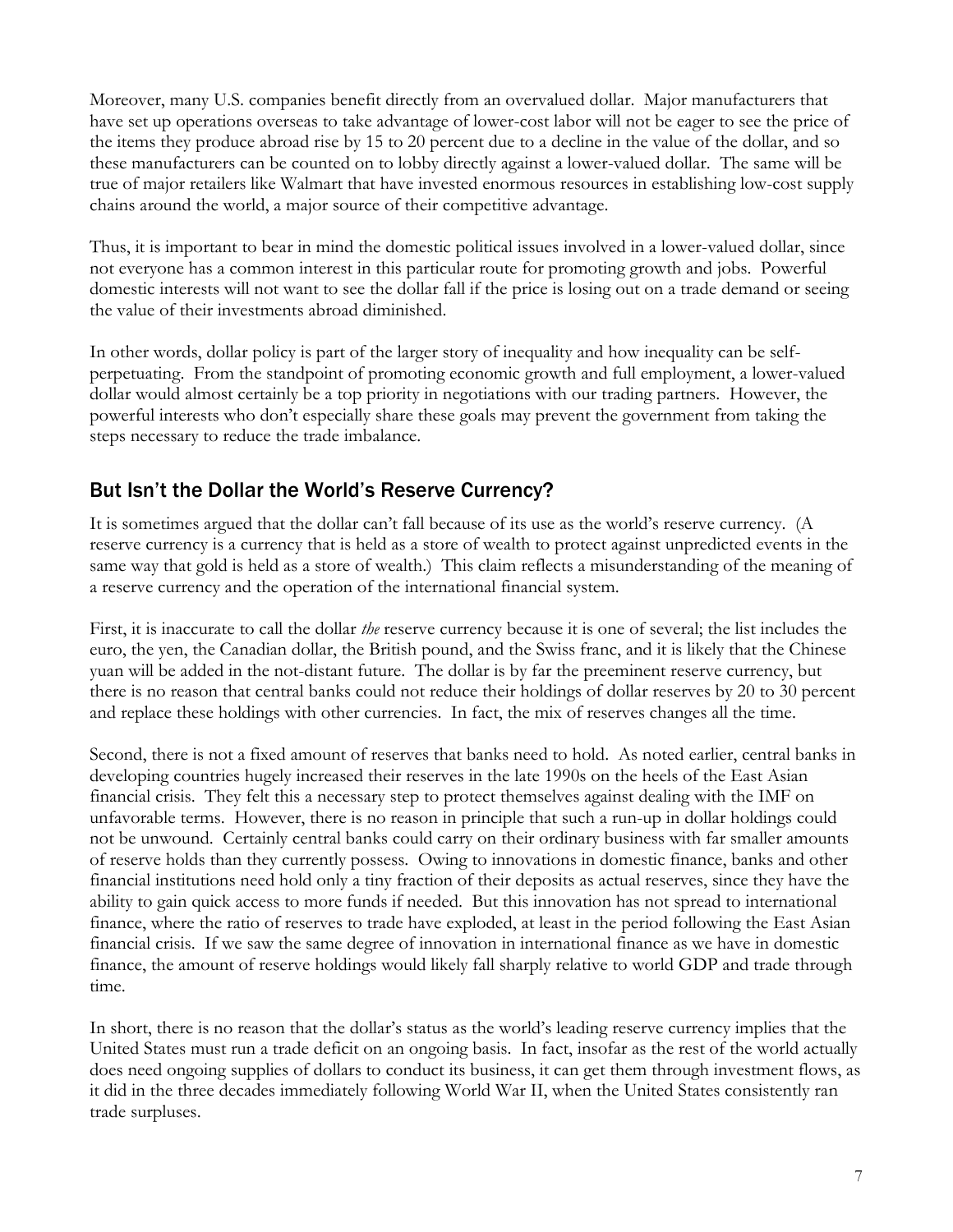Maintaining the dollar as a currency with international credibility is important, but it requires first and foremost a strong economy, not a specific value of the dollar. In fact, the current overvalued dollar represents a risk to its credibility. If for whatever reason China and other major holders of dollars decided to suddenly offload their reserves, the dollar's value would drop sharply and quickly. We are best protected from this sort of risk by having a dollar valued at a level that is consistent with balanced trade.

# **Conclusion**

As a simple matter of accounting, it is not plausible for the United States to return to a level of output consistent with full employment without substantially reducing its trade deficit. The United States did manage to attain near-full-employment levels of output with large trade deficits in the late 1990s and in the last decade, but the mechanism was bubble-driven demand, an unsustainable endeavor.

The large trade deficits of the last 15 years can be shown to be directly related to the run-up in the value of the dollar following the East Asian financial crisis. The key to reducing the trade deficit to more manageable levels is to bring down the value of the dollar against other currencies.

The most likely way that the value of the dollar will be reduced is by negotiating agreements with the countries that have deliberately propped up the dollar against their own currencies. But while a lowervalued dollar is important to workers who want to see more jobs and the ability to bargain for higher wages, it is not going to be important or popular with the powerful interest groups that benefit, directly or indirectly, from an overvalued dollar.

In other words, the major obstacle to lowering the value of the dollar is political. Considering the powerful interests lined up behind a high dollar, the United States will likely continue to run substantial trade deficits and have great difficulty getting back to full employment without strong support lined up on the other side.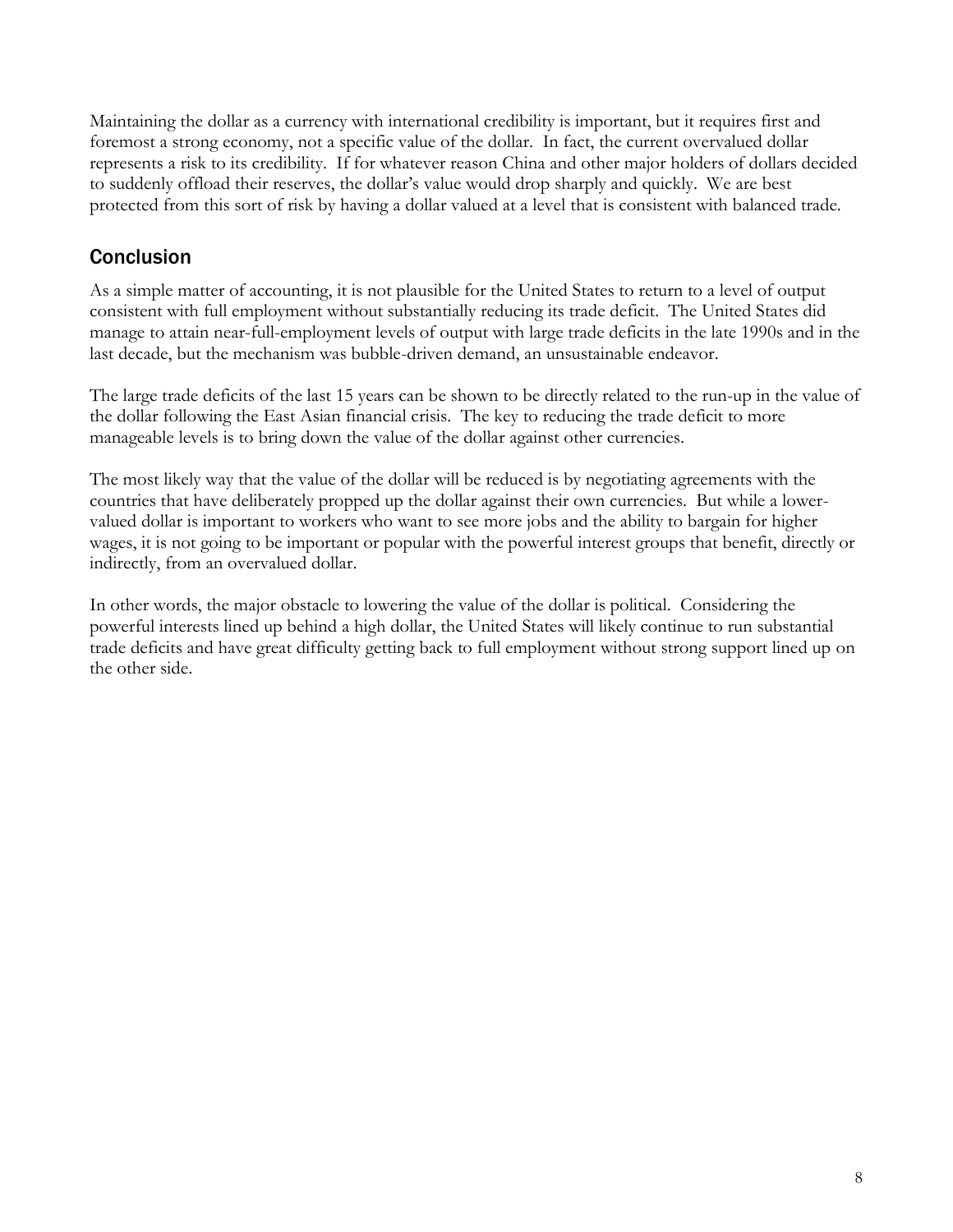### Appendix I: The Basic Accounting of Trade and GDP

We can add up GDP on the output side by summing its components — consumption, investment, government, and net exports — which must equal the incomes generated in production. This gives us a basic identity that:

### 1)  $C+I+G+(X-M)=Y$

where Y stands for income. This identity must always hold; it is true by definition.

We can then break down Y into disposable income plus taxes. This gives us:

#### 2)  $Y = YD + T$

We can then break down disposable income into savings and consumption, since by definition any income that is not consumed is saved. This gives us:

### $3) \text{ YD} = C + S$

Since we now know that  $Y = C + S + T$ , we can rewrite equation 1 as,

### 4)  $C+I+G+(X-M) = C+S+T$

we then eliminate consumption from both sides and we get:

5)  $I+G+(X-M) = S+T$ , and rearranging terms gives:

### 6)  $(X-M) = (S-I)+(T-G)$

Equation number 6 has a clear and useful meaning. X-M is exports minus imports, or the trade surplus, S-I is private saving minus private investment, and T-G is taxes minus government spending, or the budget surplus. This identity means that the trade surplus is equal to the sum of the surplus of private savings over investment and the government budget surplus.